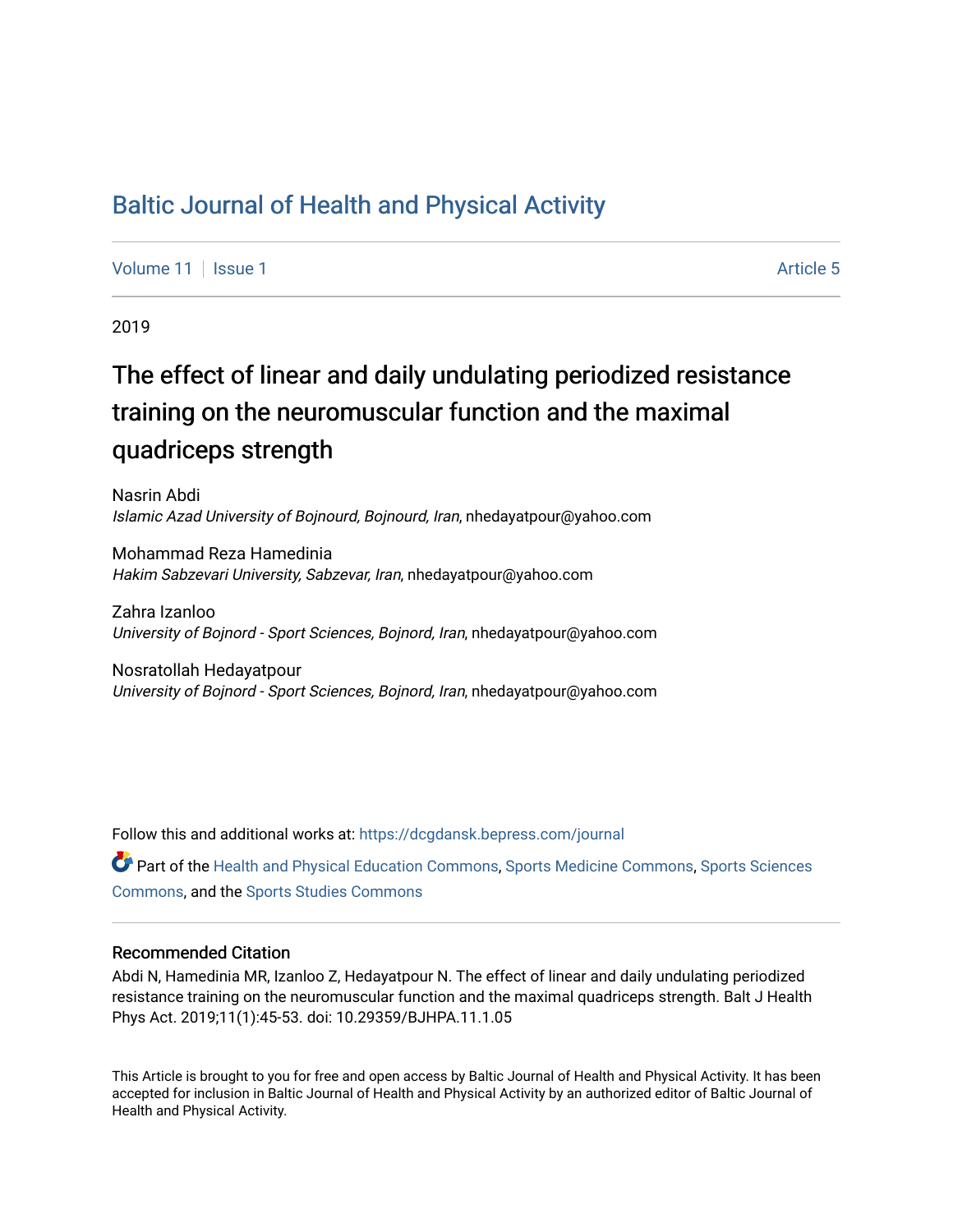# **The effect of linear and daily undulating periodized resistance training on the neuromuscular function and the maximal quadriceps strength**

**Nasrin Abdi<sup>1</sup> ABCDEEF, Mohammad Reza Hamedinia<sup>2</sup> ABCDEEF, Zahra Izanloo<sup>3</sup> ABCDEEF, Nosratollah Hedayatpour<sup>3</sup> ABCDEEF**

**Authors' Contribution: A** Study Design **B** Data Collection **C** Statistical Analysis **D** Data Interpretation

- **E** Manuscript Preparation
- **F** Literature Search
- **G** Funds Collection

<sup>3</sup> University of Bojnord - Sport Sciences, Bojnord, Iran

<sup>1</sup> Islamic Azad University of Bojnourd, Bojnourd, Iran

2 Hakim Sabzevari University, Sabzevar, Iran

| abstract                     |                                                                                                                                                                                                                                                                                                                                                                                                                                                                                                                                                                                                                                                                                                                                                                                                                                                               |
|------------------------------|---------------------------------------------------------------------------------------------------------------------------------------------------------------------------------------------------------------------------------------------------------------------------------------------------------------------------------------------------------------------------------------------------------------------------------------------------------------------------------------------------------------------------------------------------------------------------------------------------------------------------------------------------------------------------------------------------------------------------------------------------------------------------------------------------------------------------------------------------------------|
| <b>Background:</b>           | The purpose of this study was to investigate the effects of 9 weeks' resistance training utilizing a daily<br>undulating periodization (DUP) program versus a linear periodization (LP) program on concentric and<br>isometric muscle strength and neuromuscular function of the quadriceps muscle.                                                                                                                                                                                                                                                                                                                                                                                                                                                                                                                                                           |
| <b>Material and methods:</b> | 30 male subjects (age = $21.7 \pm 2.5$ yr, body mass = $71.4 \pm 11.9$ kg, height = 1.77 $\pm 0.09$ m) participated<br>in the study. Subjects were randomly divided into DUP and LP training groups. Both the DUP and LP<br>training group performed leg press exercise 3 times per week. Volume and intensity were equated<br>for each training program. However, the periodization type was different between the two groups.<br>Additionally, the maximal isometric voluntary contraction (MIVC) of the quadriceps muscle and the<br>associated electromyography (EMG) activity were recorded before and after 9 weeks of the DUP and LP<br>training programs.                                                                                                                                                                                             |
| <b>Results:</b>              | The DUP training program resulted in a greater increase $(50.1\% \pm 10.1)$ in quadriceps isometric strength<br>compared with the LP training program (35.5% $\pm$ 7.3; F = 7.6, p < 0.025). Accordingly, EMG activity<br>of the quadriceps muscle after 9 weeks of the DUP training program was significantly larger than that<br>observed after the LP training model ( $F = 7.5$ , $p < 0.05$ ).                                                                                                                                                                                                                                                                                                                                                                                                                                                           |
| <b>Conclusions:</b>          | Resistance training using a DUP program is more effective than a LP program to elicit neuromuscular<br>activity and muscle strength.                                                                                                                                                                                                                                                                                                                                                                                                                                                                                                                                                                                                                                                                                                                          |
| Key words:                   | electromyography, periodization, resistance training, muscle strength.                                                                                                                                                                                                                                                                                                                                                                                                                                                                                                                                                                                                                                                                                                                                                                                        |
| article details              |                                                                                                                                                                                                                                                                                                                                                                                                                                                                                                                                                                                                                                                                                                                                                                                                                                                               |
|                              | Article statistics: Word count: 2,638; Tables: 0; Figures: 4; References: 25<br>Received: August 2018; Accepted: November 2018; Published: March 2019                                                                                                                                                                                                                                                                                                                                                                                                                                                                                                                                                                                                                                                                                                         |
| <b>Full-text PDF:</b>        | http://www.balticsportscience.com                                                                                                                                                                                                                                                                                                                                                                                                                                                                                                                                                                                                                                                                                                                                                                                                                             |
| Copyright                    | © Gdansk University of Physical Education and Sport, Poland                                                                                                                                                                                                                                                                                                                                                                                                                                                                                                                                                                                                                                                                                                                                                                                                   |
| Indexation:                  | Celdes, Clarivate Analytics Emerging Sources Citation Index (ESCI), CNKI Scholar (China National Knowledge<br>Infrastructure), CNPIEC, De Gruyter - IBR (International Bibliography of Reviews of Scholarly Literature in<br>the Humanities and Social Sciences), De Gruyter - IBZ (International Bibliography of Periodical Literature in<br>the Humanities and Social Sciences), DOAJ, EBSCO - Central & Eastern European Academic Source, EBSCO -<br>SPORTDiscus, EBSCO Discovery Service, Google Scholar, Index Copernicus, J-Gate, Naviga (Softweco, Primo<br>Central (ExLibris), ProQuest - Family Health, ProQuest - Health & Medical Complete, ProQuest - Illustrata: Health<br>Sciences, ProQuest - Nursing & Allied Health Source, Summon (Serials Solutions/ProQuest, TDOne (TDNet),<br>Ulrich's Periodicals Directory/ulrichsweb, WorldCat (OCLC) |
|                              | Funding: This research received no specific grant from any funding agency in the public, commercial, or not-for-profit sectors.                                                                                                                                                                                                                                                                                                                                                                                                                                                                                                                                                                                                                                                                                                                               |
|                              | <b>Conflict of interests:</b> Authors have declared that no competing interest exists.                                                                                                                                                                                                                                                                                                                                                                                                                                                                                                                                                                                                                                                                                                                                                                        |
| <b>Corresponding author:</b> | Nosratollah Hedayatpour, University of Bojnord - Sport Sciences, Bojnord 9453155111, the Islamic Republic of<br>Iran; E-mail: nhedayatpour@yahoo.com                                                                                                                                                                                                                                                                                                                                                                                                                                                                                                                                                                                                                                                                                                          |
| <b>Open Access License:</b>  | This is an open access article distributed under the terms of the Creative Commons Attribution-Non-commercial 4.0<br>International (http://creativecommons.org/licenses/by-nc/4.0/), which permits use, distribution, and reproduction in<br>any medium, provided the original work is properly cited, the use is non-commercial and is otherwise in compliance                                                                                                                                                                                                                                                                                                                                                                                                                                                                                               |

with the license.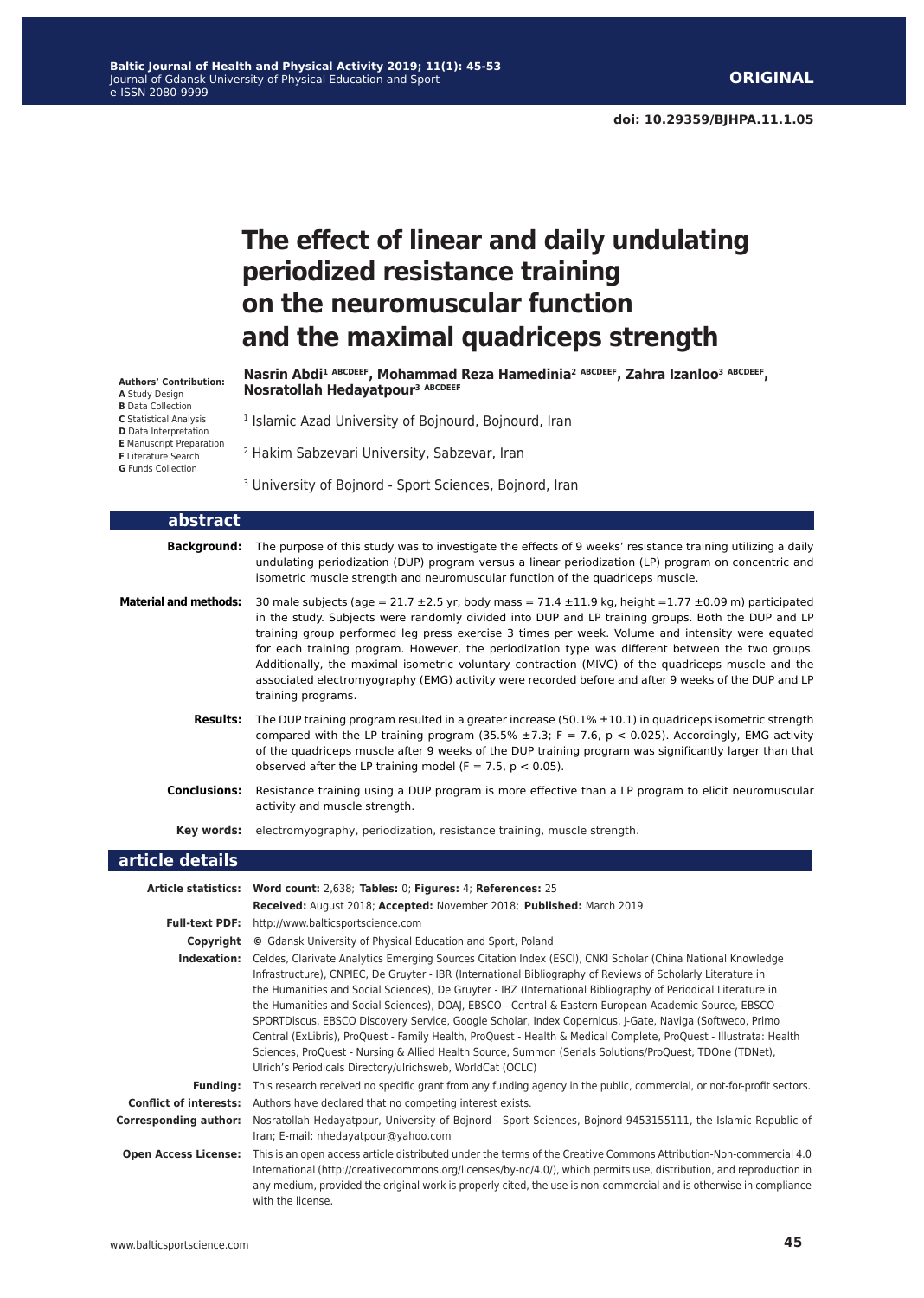# **introduction**

Manipulating resistance training variables has been widely used to develop maximum muscle strength [1, 2]. Many styles of resistance training are utilized today, and periodization has been a popular method applied to resistance training [3]. Periodization is an organization of training in which training variables could be manipulated to enhance the ability of skeletal muscle to produce force. Training variables such as the number of repetitions per set, the number of sets, exercise intensity, training sessions per week, and the velocity of exercise, effect on the force-generating capacity of the skeletal muscle [4]. Previous studies have frequently manipulated these training variables to increase the force-generating capacity of skeletal muscles. For example, Ratamess et al. [5] suggested that high intensity–low volume exercise programs are more effective than high volume–moderate intensity programs to enhance muscle strength. Accordingly, Mazani et al. [6] reported that high-speed training with heavy workload–low repetition resulted in a greater increase in maximal concentric quadriceps strength compared with highspeed training with low workloads–high repetition. The increased muscle force after resistance training has been attributed to neuromuscular adaptations at the level of the neuromuscular junction, spinal cord and motor cortex [7, 8]. Aagaard et al. [9] observed increases in the evoked V-wave (first volitional wave) amplitude and H-reflex responses during maximal muscle contraction after strength training, most likely due to the enhanced neural drive in the corticospinal pathways and increased excitability of motor neurons.

Many types of periodization protocols can manipulate training variables to optimize muscle adaptation and force development. Linear periodization (LP) and the nonlinear or daily undulating periodization (DUP) training program have been widely used to improve muscle strength. Linear periodization is characterized by gradual increases in training intensity and decreases in volume, with these changes being made approximately every four weeks [3]. A nonlinear periodization program is characterized by more frequent alterations in intensity and volume, performed on a weekly or daily basis [10]. Due to differences in training characteristics between the linear and nonlinear periodization program (e.g., frequency and exercise order), differences in mechanical stresses can be imposed [4, 5], which in turn may result in differences in neuromuscular adaptation and subsequent force development. However, neuromuscular responses to DUP and LP training programs have received relatively little attention. Thus, the primary purpose of this study was to compare the change in dynamic and isometric maximal strength after LP and DUP training programs and to determine whether this change in muscular strength is associated with the change in neuromuscular adaptations. Muscle strength and neuromuscular activity of the quadriceps muscle were simultaneously measured before and following the 9 weeks' LP and DUP training programs.

# **material and methods**

# **subjects**

30 healthy male subjects with no history of knee injury (age =  $21.7 \pm 2.5$  yr, body mass = 71.4  $\pm$ 11.9 kg, height = 1.77  $\pm$ 0.09 m) were recruited for the study. Subjects were excluded if they reported dietary supplement use and/or any medication use for hypertension and psychiatric condition. Subjects were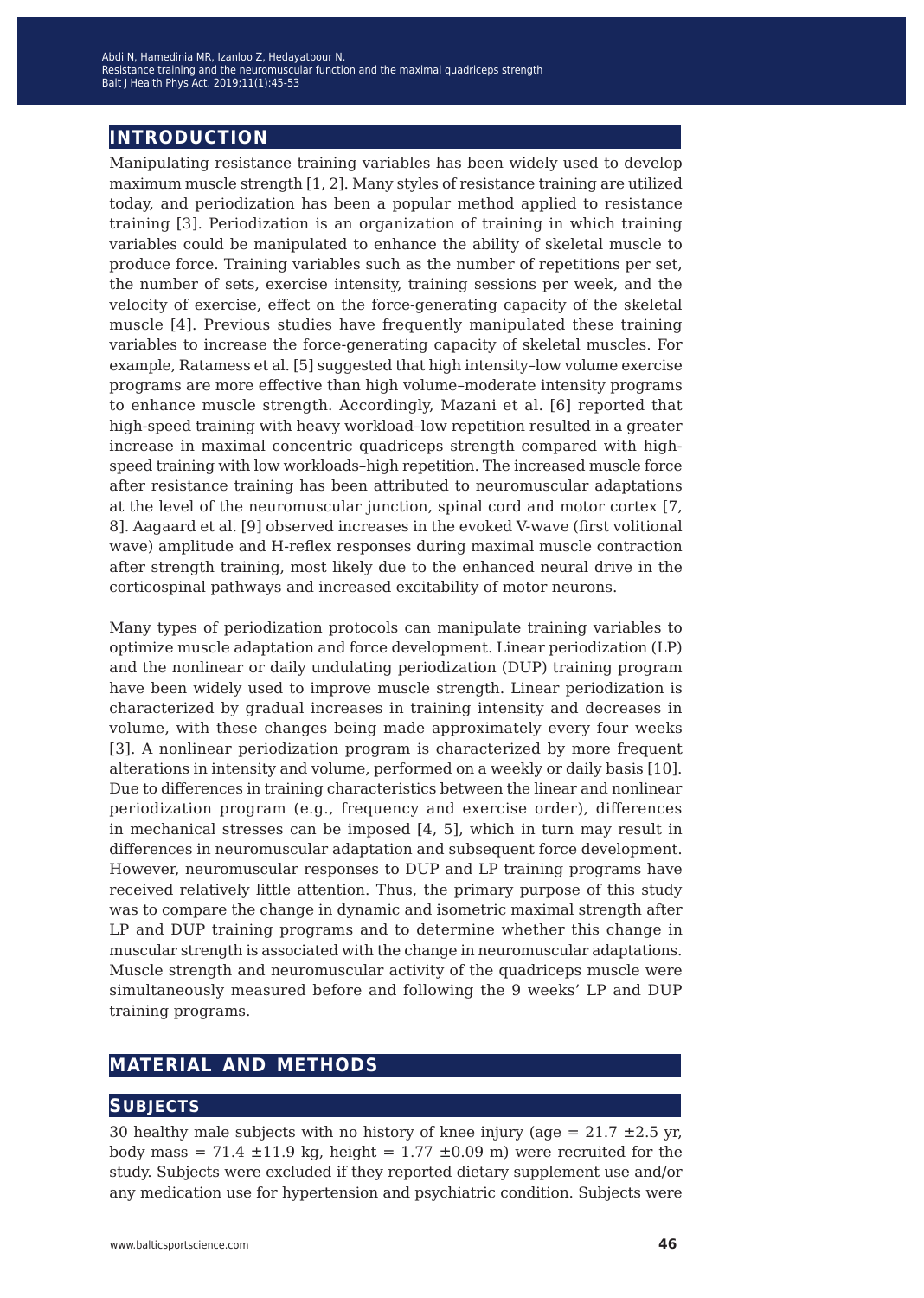randomly divided into two groups, a linear periodization training group (N-15), and a daily undulating periodization training group (N-15). All subjects were right leg dominant and were not involved in the regular exercise of their knee extensor muscles for at least one year before the experiment. The study was conducted in accordance with the Declaration of Helsinki, approved by the Local Ethics Committee (BU 1607-2017), and written informed consent was obtained from all subjects prior to inclusion.

#### **measurements**

*Warm-up:* Subjects warmed up both legs on a bicycle ergometer (LC4, Monark Exercise AB, Sweden) for 10 min and performed light stretching to prevent knee joint injury during the experiment.

*Maximal quadriceps strength:* One repetition maximum test (1RM) was used to determine the maximal quadriceps strength. 1-RM was determined by having the subjects perform one repetition at each successive load using leg press on a weighttraining machine (Universal Gym). The subject lifted the load from the starting position (90° knee extension) to the finish position (180° full knee extension) in a controlled maneuver using the dominant leg. The load was increased in 1- to 5-kg increments with a 30-s break between each attempt. Each subject was required to be able to lift his maximum load in a smooth, controlled motion.

*Maximal isometric quadriceps strength:* A load cell was used to measure maximal isometric quadriceps strength. The subject sat comfortably on a chair fixed with a belt at the hip and with the right knee in 90° flexion. A strap, connected by a chain to a load cell, was attached to the ankle to measure knee extension isometric force. Force was provided to the subject as visual feedback on an oscilloscope. The subject performed three 5-second maximal isometric voluntary contractions (MIVC) of knee extension each separated by 2-min rest. During each MIVC, verbal encouragement was provided to exceed the previous force level. The highest MIVC value was considered as the reference value.

*Surface EMG recordings:* Surface EMG signals were recorded from quadriceps of the dominant leg during maximal isometric voluntary contractions of the knee extension. Surface electrodes (Ag-AgCl electrodes, Ambu Neuroline, conductive area: 28 mm2) were placed in bipolar configuration (interelectrode distance: 2 cm) at a position equal to 10% of the distance between the medial border, superior border, and lateral border of the patella and anterior superior iliac spine; corresponding to the vastus medialis (VM), rectus femoris (RF), and vastus lateralis (VL) muscles, respectively [11]. A reference electrode was placed around the right ankle. Surface EMG signals were amplified (EMG amplifier, EMG16, OT Bioelettronica, Torino, Italy, bandwidth 10–500 Hz), sampled at 2048 Hz and stored after 12-bit A/D conversion. To assess the amplitude of muscle activation during the maximal isometric voluntary contraction, the average rectified values (ARV) of individual muscles were calculated over 200 ms windows within 5-s. The peak ARV obtained from 200-ms windows was considered as a representative value [12]. The ARV values were averaged over three muscles to obtain one representative value.

### **training protocol**

Subjects performed leg press exercise 3 times per week. Unilateral leg press exercise was performed through 90° to 180° of the knee extension (180° = full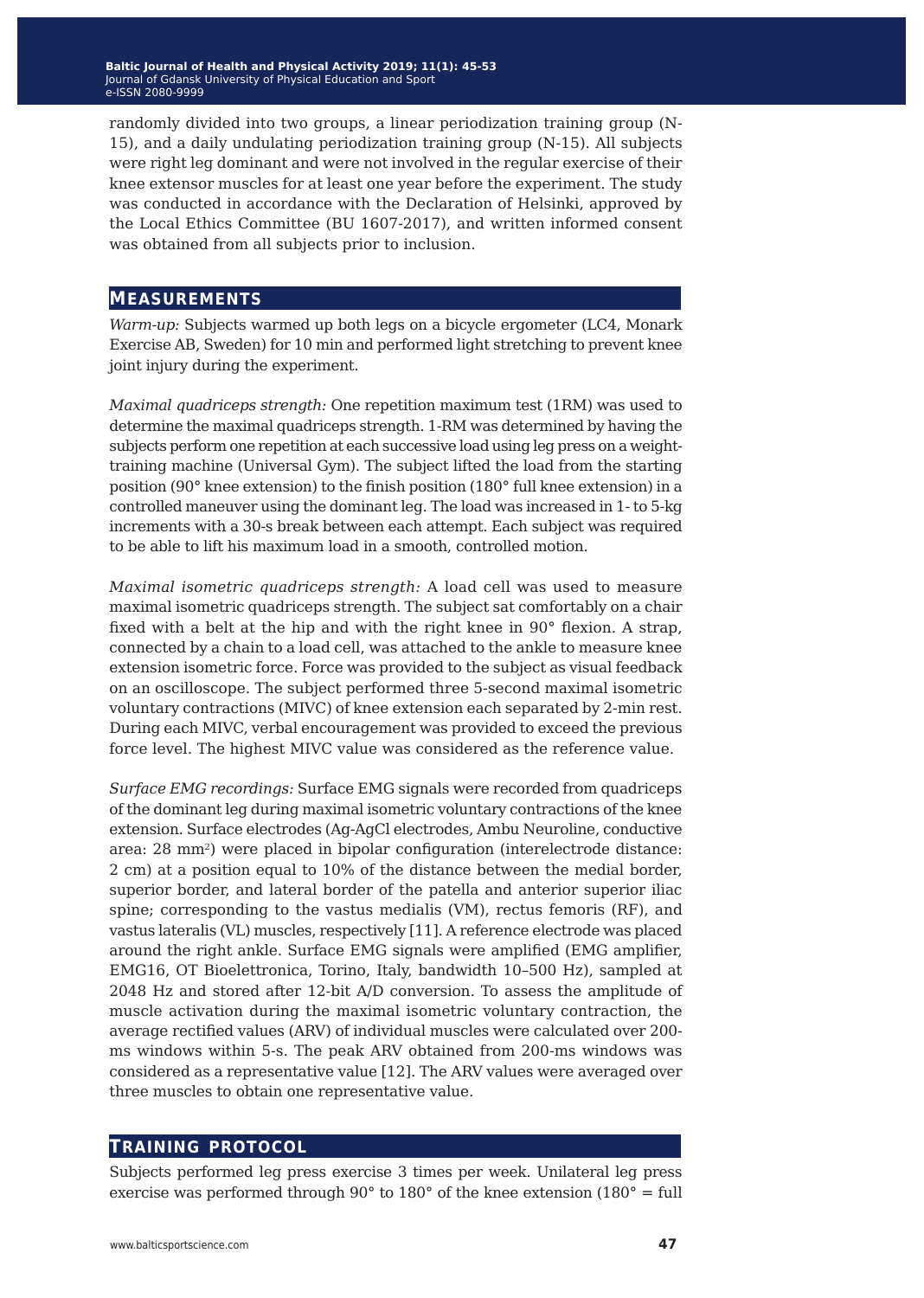extension). Like previous studies, a cadence of 2/1/3 was considered for the leg exercise [21]. The timing of the lifting, lowering and lockout phases of the exercise, was established using a sound metronome (SEIKO Big). The metronome emitted an audible stimulus at a frequency of 1 Hz per second. Subjects were asked to maintain a cadence of 2 during the concentric phase, 1 during the lockout and 3 during the eccentric phase, in time with the metronome. The LP group performed 3 sets of 12-RM (%65-1RM) during weeks 1–3, 3 sets of 8 RM (%75-1RM) during weeks 4–6, and 3 sets of 6-RM (%85-1RM) during weeks 7–9. The DUP group changed the training volume and intensity every exercise day: 3 sets of 12-RM (%65-1RM), 3 sets of 8-RM (%75-1RM), and 3 sets of 6-RM (%85-1RM) repeated continuously for 9 weeks. %RM was calculated by multiplying the percentage by 1RM. Repetitions were performed at a constant pace of 1 repetition every 3 seconds. 90-second rest was given between each set. Moreover, training intensity (RM), training sets and repetitions were equated for both LP and DUP training program during the 9-week training program [3]. Differences between groups were calculated to ensure that the only difference between the two types of training programs was the order in which the training volume and intensity were adjusted. All sessions were supervised individually by the same experimenter.

### **statistical analysis**

One-way repeated-measures ANOVA was applied to analyze the maximal isometric quadriceps strength before and after 9 weeks' LP and DUP resistance training. A one -way repeated-measures ANOVA was also applied to analyze the maximal concentric quadriceps strength before and after 9 weeks' LP and DUP training program. Two-way repeated-measures ANOVA was used to assess EMG ARV during the maximal isometric voluntary contraction of knee extension with the testing session (pre-training and post-training) and training groups (LP and DUP) as the factor. Pairwise comparisons were performed with the Student–Newman–Keuls post hoc test when ANOVA was significant. Finally, the Pearson correlation coefficient was used to assess the relationship between changes in EMG variables and the maximal isometric quadriceps strength across the testing session. The significance level was set at  $p < 0.05$ for all statistical procedures. Results are reported as mean and standard division (SD) in the text and standard error (SE) in the figure.

# **results**

*Total Volume:* The paired sample t-test revealed that the total weight lifted by the DUP training group (71.476  $\pm$ 21.579 kg) was not significantly different from the LP training group (73.171  $\pm$ 22.165 kg) during the 9-week training program (t = 1.25,  $p > 0.05$ ).

*Muscle function:* Maximal isometric quadriceps strength increased significantly for both LP and DUP training groups from the pre-training to post-training session ( $F = 14.1$ ,  $p < 0.0001$ , Fig. 1). Maximal concentric quadriceps strength measured after 9 weeks' LP (mean  $\pm$  SD; 197.7  $\pm$ 18.6 kg) and DUP resistance training  $(226 \pm 23.4 \text{ kg})$  were also significantly greater than those observed for the LP (103.3  $\pm$ 15.5 kg) and DUP group (113  $\pm$ 16.7 kg) at the pre-training condition (F = 16.6,  $p < 0.0001$ , Fig. 2). Additionally, a significant interaction was observed between the training group and the testing session ( $F = 7.6$ ) p < 0.025), in which the DUP training group showed a higher percentage increase in the maximal concentric and isometric quadriceps strength after 9 weeks' resistance training ( $p < 0.05$ , Fig. 1 and 2).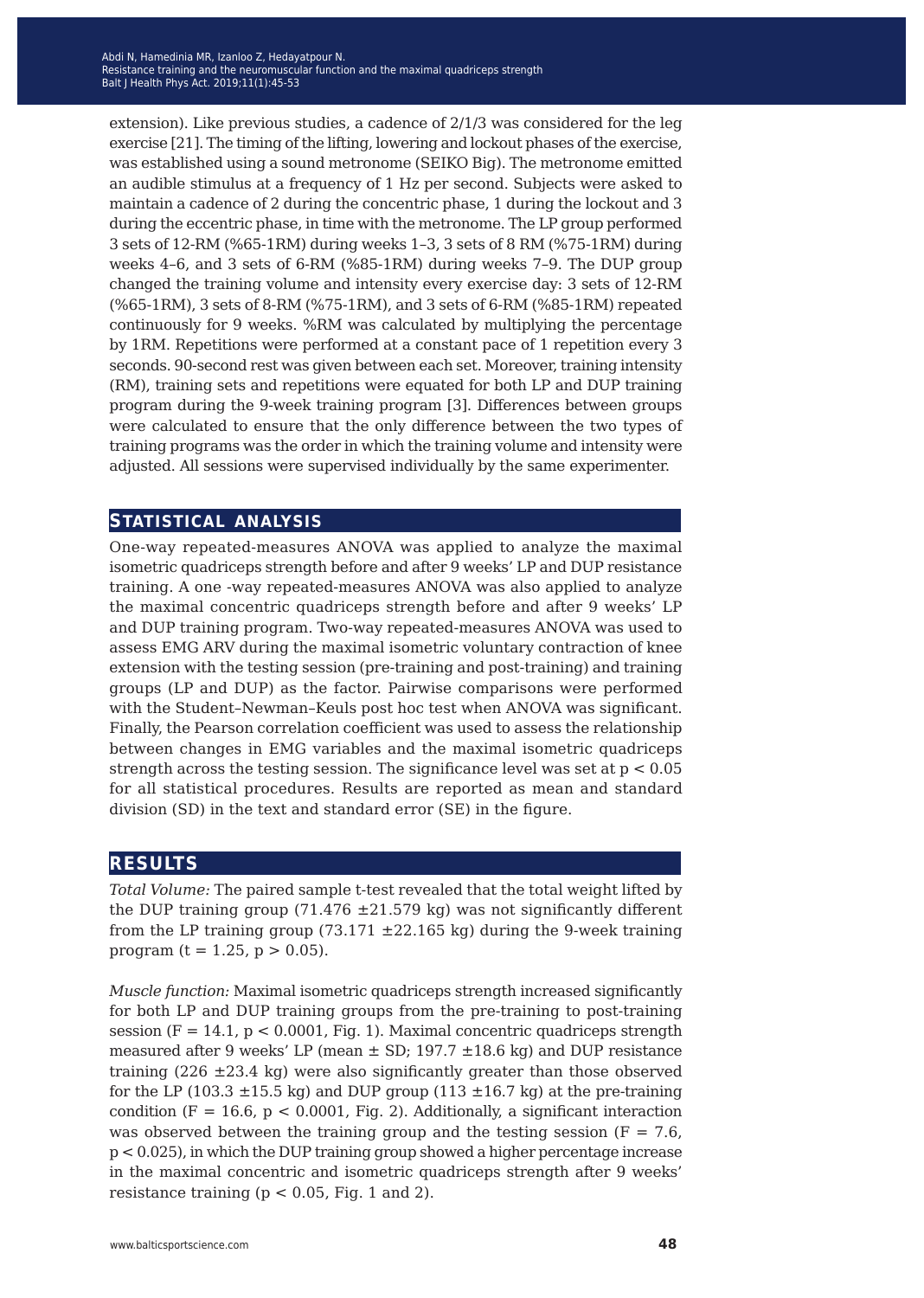**Baltic Journal of Health and Physical Activity 2014; 1(1): 1-4 Baltic Journal of Health and Physical Activity 2019; 11(1): 45-53** Journal of Gdansk University of Physical Education and Sport Journal of Gdansk University of Physical Education and Sport e-ISSN 2080-9999 e-ISSN 2080-9999



Fig. 1. Percentage increase in one repetition maximum (1RM) leg press (mean  $\pm$ SE, %, n = 15 subjects) after 9 weeks' DUP and LP training program

*(\*) indicates that the percentage increase in 1RM leg press for the DUP training group was significantly higher than for the LP group (p < 0.05).*



Fig. 2. Percentage increase in MVC (maximal isometric knee extension force; mean  $\pm$ SE, %,  $n = 15$  subjects) after 9 weeks' DUP and LP training program

*(\*) indicates that the percentage increase in isometric force for the DUP training group was significantly higher than for the LP group (p < 0.05).*

*EMG*: EMG ARV measured during maximal isometric voluntary contraction was significantly increased after 9 weeks of resistance training for both the LP and DUP training groups ( $F = 11.9$ ,  $p < 0.001$ ). The increased EMG ARV was dependent on the interaction between the training group and the testing session ( $F = 7.5$ ,  $p < 0.05$ ), with a higher percentage increase identified for the DUP group compared with the LP group ( $p < 0.05$ , Fig. 3).

*Correlation between EMG and quadriceps strength*: A significant correlation was observed between changes in the maximal isometric quadriceps strength (change from the pre-training to the post-training sessions) and changes in EMG ARV (change from the pre-training to the post-training sessions). Change in the maximal isometric quadriceps strength and change in EMG ARV were positively correlated  $(R = 0.65, p < 0.003, Fig. 4)$ , indicating that the increased maximal isometric quadriceps strength at post-training condition was partially associated with increased muscle activation.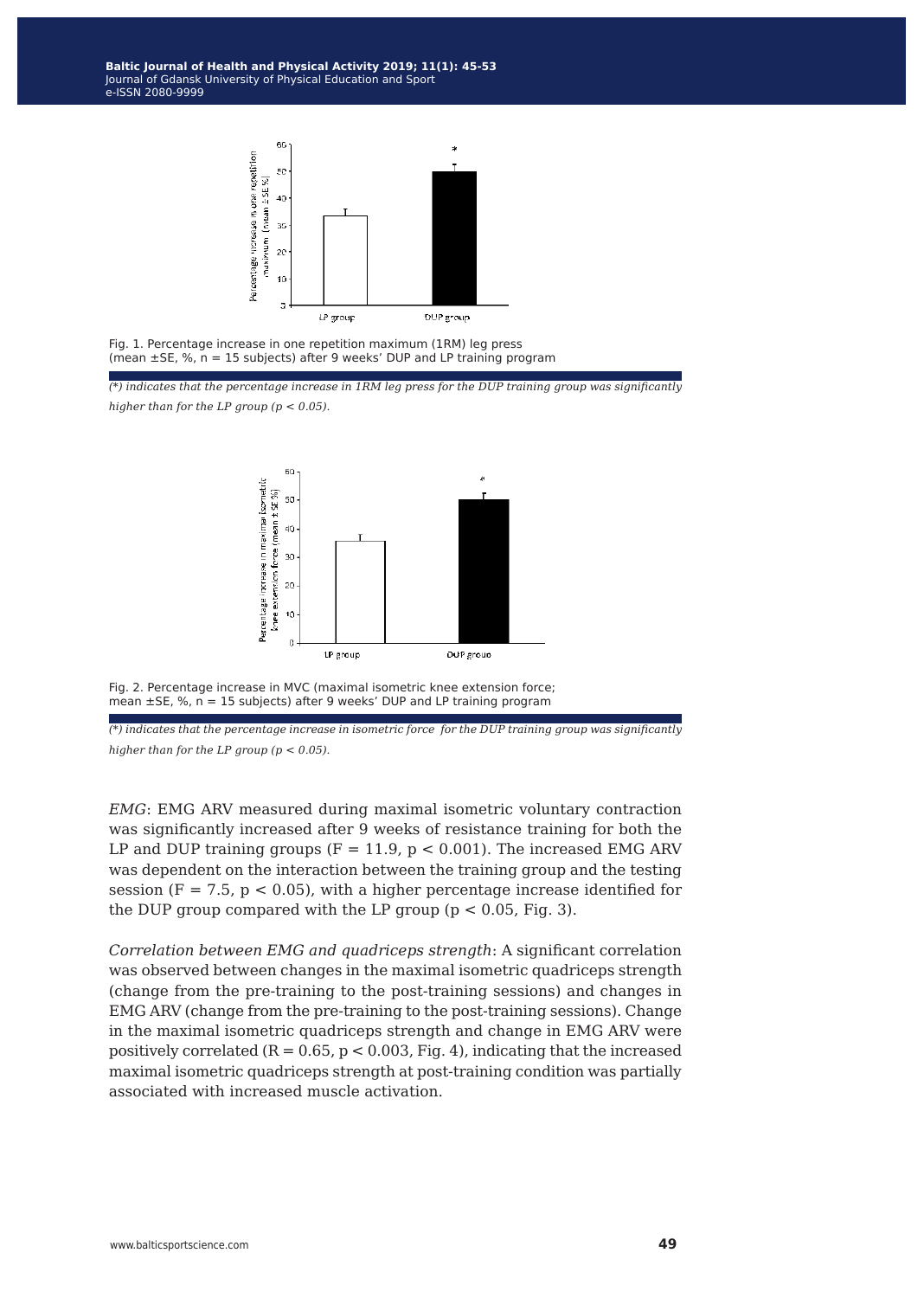Resistance training and the neuromuscular function and the maximal quadriceps strength Blood Kathleen after the Concentration balance after the submanistration of the prolonged submanistration of t<br>alt I Health Phys Act - 2019:11(1):45-53 Balt J Health Phys Act. 2019;11(1):45-53<br>———————————————————— Abdi N, Hamedinia MR, Izanloo Z, Hedayatpour N.



Fig. 3. Percentage increase in in the average rectified value of EMG (mean ±SE, %, n = 15 subjects) during maximal isometric contraction of quadriceps muscle after 9 weeks' DUP and LP training program

*(\*) indicates that the percentage increase in ARV for the DUP training group was significantly higher than for the LP group*  $(p < 0.05)$ *.* 



Fig. 4. Scatter plot of the change in the average rectified value of EMG (average for all muscles and training groups) versus change in the maximal isometric muscle (average for all training groups) from pre-training to the post-training condition.

*The changes in the maximal isometric force and in ARV were significantly correlated (p < 0.003; r = 0.65). The positive correlation indicates that variation in the maximal force of the quadriceps muscle was partially a result of changes in muscle activation.*

# **discussion**

The results demonstrated that both the DUP and the LP training programs brought a significant increase in muscle strength and neuromuscular activity of the quadriceps, with a higher increase identified for the DUP as compared to the LP training group.

*Muscle strength*: Like in previous studies, the maximal concentric and isometric quadriceps strength was significantly increased after 9 weeks' LP and DUP resistance training [3, 13], most probably due to the enhanced neural drive and cortical excitability [7, 9]. However, the DUP training group showed a higher increase in 1RM and the maximal isometric force as compared to the LP training group. In agreement with these results, previous studies also showed that the DUP program was more effective than the LP program to increase muscle strength [3, 13, 14], most likely due to more frequent alterations in training intensity.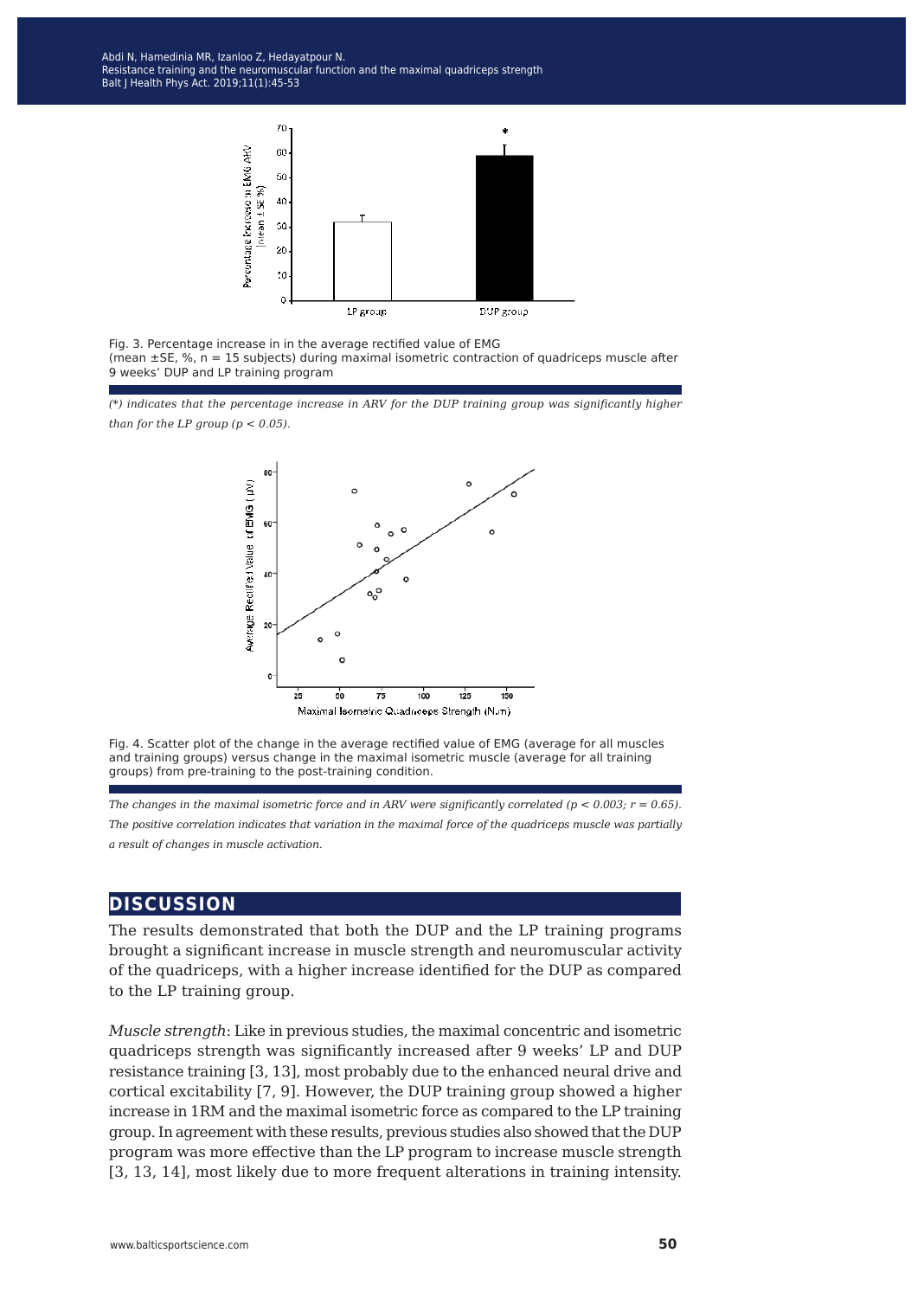*EMG activity*: Accordingly, the EMG amplitude of the quadriceps muscle during the maximal voluntary isometric contraction performed after 9 weeks' LP and DUP resistance training was significantly larger than in the pre-training condition. The increased EMG amplitude observed after strength training can be attributed to the increased motor unit discharge rate and/or motor unit recruitment to produce maximal tension [15, 16]. For example, previous studies have frequently reported that an increase in muscle force following strength training was associated with significant changes in the motor unit discharge rate [17] muscle fiber conduction velocity [18] and the rate of force development [19]. The altered motor unit activity after strength training may be related to both supraspinal and spinal adaptations (e.g., increased central motor drive, elevated motoneuron excitability, and reduced presynaptic inhibition) [7, 8, 9].

*DUP vs. LP training program*: The main findings of this study showed that manipulating exercise parameters has significant effects on strength gain and neuromuscular activity, which is in agreement with previous studies [20, 21]. In the present research, we found that the DUP training program using a combination of volume (3 sets  $\times$  6-8-12 repetitions) and intensity (65%, 75%, and 85% 1RM) resulted in a higher increase in quadriceps strength and EMG activity as compared to the LP training program.

In agreement with our findings, others studies also reported a greater increase in muscle strength after DUP training program. Rhea et al. [3] demonstrated that the DUP training program on a daily basis was more effective in eliciting strength gains than the LP training program with alteration being made approximately every four weeks. Similarly, Prestel et al. [14] showed that undulating periodized strength training induced higher increases in maximal strength than the linear model in strength training men. A study conducted by Miranda et al. [13] demonstrated that periodized resistance training could be an efficient method for increasing the strength and muscular endurance in trained individuals, and the DUP group presented a superior effect size in muscular maximal and submaximal strength when compared to the LP group.

The superiority of the DUP training program in increasing muscle strength of the upper and lower limbs has also been frequently reported in other studies [22, 23] that may be related to the unique characteristics of DUP training-induced adaptation at the level of the neuromuscular junction, spinal cord and/or motor cortex. For instance, in the current study, we found that EMG amplitude rate of increase during maximal isometric contraction of the quadriceps muscle after the DUP training program was significantly larger than that observed after the LP training program. A greater increase in EMG amplitude observed after the DUP training program may indicate that the DUP training program on a daily basis is more effective in eliciting neuromuscular activity than LP training program. A higher EMG amplitude observed after DUP training program may be explained by more frequent alterations in intensity and volume on a daily basis. Since skeletal muscle is frequently exposed to greater muscle tension during the DUP training program, this type of exercise program may be most effective for recruiting fast twitch motor units. Fast twitch motor unit is characterized by a higher firing rate and conduction velocity and is considered to produce a larger EMG amplitude and muscle tension [15, 24]. It has been reported that the recruitment threshold of fast twitch motor unit can be reduced following the high-intensity training program. For example, previous studies reported an increase in motor unit firing rate of the skeletal muscle as a result of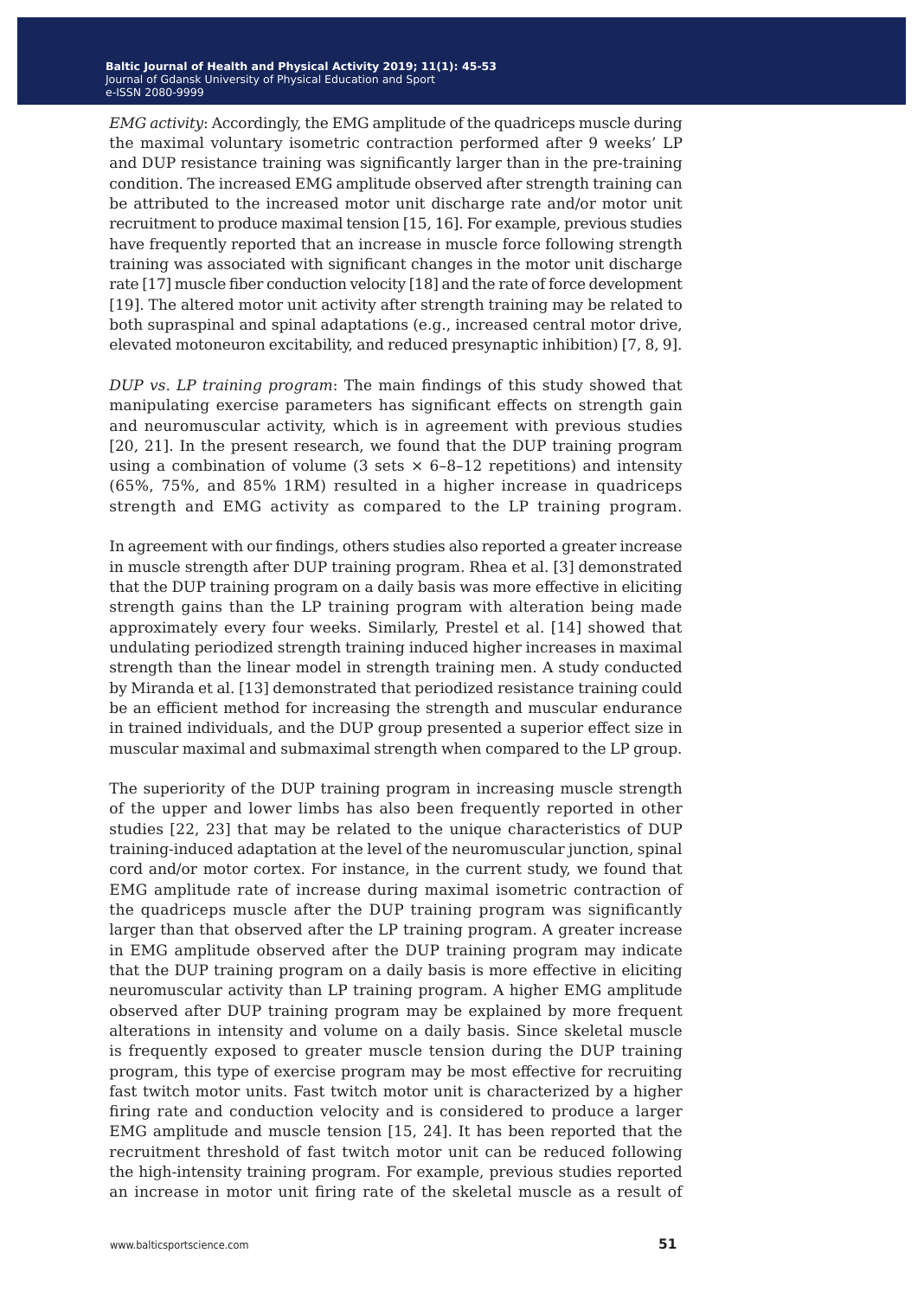frequent exposure to a high-intensity training program [17, 18]. Additionally, more frequent alterations in intensity and volume during the DUP training program may result in a greater cortical excitability [25] and therefore can enhance neural drive from a higher motor center to muscle fibers, which in turn produce larger EMG activity during the maximal voluntary contraction.

# **conclusions**

In summary, resistance training using the DUP program is more effective than the LP program to elicit neuromuscular activity and muscle strength, most probably due to more frequent alterations in intensity and volume on daily basis.

# **training consideration**

Manipulating training variables has been commonly used to optimize maximum muscle strength and neuromuscular function of the skeletal muscle, particularly for those sports that require explosive movements. The result of this study showed that resistance training using the DUP program is more effective than the LP program to elicit neuromuscular activity and muscle strength. The knowledge gained from this study may be relevant for designing exercise training to improve neuromuscular function and strength gain.

# **references**

- [1] Tiana W, Jerica K, Hilary W, et al. Effect of functional resistance training on muscular fitness outcomes in young adults. J Exerc Sci Fit. 2010;8:113-122. [http://doi.org/10.1016/S1728-869X\(10\)60017-2](http://doi.org/10.1016/S1728-869X(10)60017-2)
- [2] Benedict T. Manipulating resistance training program variables to optimize maximum strength in men: A review. J Strength Cond Res. 1999;13:289-304. [http://doi.org/10.1519/1533-4287\(1999\)013<0289:MR](http://doi.org/10.1519/1533-4287(1999)013<0289:MRTPVT>2.0.CO;2) [TPVT>2.0.CO;2](http://doi.org/10.1519/1533-4287(1999)013<0289:MRTPVT>2.0.CO;2)
- [3] Rhea MR, Ball SD, Phillips WT, Burkett LN. A comparison of linear and daily undulating periodized programs with equal volume and intensity for strength. J Strength Cond Res. 2003;17:82-7. [http://](http://doi.org/10.1519/00124278-200302000-00014) [doi.org/10.1519/00124278-200302000-00014](http://doi.org/10.1519/00124278-200302000-00014)
- [4] Toigo M, Boutellier U. New fundamental resistance exercise determinants of molecular and cellular muscle adaptations. Eur J Appl Physiol. 2006;97:643-63. <http://doi.org/10.1007/s00421-006-0238-1>
- [5] Ratamess NA, Alvar BA, Evetoch TK, et al. American college of sports medicine position stand. Progression models in resistance training for healthy adults. Med Sci Sports Exerc. 2009;41:687- 708. <http://doi.org/10.1249/MSS.0b013e3181915670>
- [6] Mazani AA, Hamedinia MR, Haghighi AH, Hedayatpour N. The effect of high speed strength training with heavy and low workloads on neuromuscular function and maximal concentric quadriceps strength. J Sports Med Phys Fitness. 2018;58:428-434.
- [7] Griffin L, Cafarelli E. Strength training: cortical, spinal, and motor unit adaptations. Can J Appl Physiol. 2005;30:328-40. <http://doi.org/10.1139/h05-125>
- [8] Hedayatpour N, Falla D. Physiological and neural adaptations to eccentric exercise: Mechanisms and considerations for training. Biomed Res Int. 2015;19374.1. <http://doi.org/10.1155/2015/193741>
- [9] Aagaard P, Simonsen EB, Andersen JL, Magnusson P, Dyhre-Poulsen P. Neural to resistance training: changes in evoked V-wave and H-reflex responses. J Appl Physiol. 2002;92:2309-18. [http://doi.](http://doi.org/10.1152/japplphysiol.01185.2001) [org/10.1152/japplphysiol.01185.2001](http://doi.org/10.1152/japplphysiol.01185.2001)
- [10] Poliquin C. Five ways to increase the effectiveness of your strength training program. National Strength and Conditioning Association. 1988;10:34-39. [http://doi.org/10.1519/0744-0049\(1988\)010<0034:FS](http://doi.org/10.1519/0744-0049(1988)010<0034:FSTITE>2.3.CO;2) [TITE>2.3.CO;2](http://doi.org/10.1519/0744-0049(1988)010<0034:FSTITE>2.3.CO;2)
- [11] Hedayatpour N, Falla D, Arendt-Nielsen L, Farina D. Sensory and electromyographic mapping during delayed-onset muscle soreness. Med Sci Sports Exerc. 2008;40:326-34. [http://doi.org/10.1249/](http://doi.org/10.1249/mss.0b013e31815b0dcb) [mss.0b013e31815b0dcb](http://doi.org/10.1249/mss.0b013e31815b0dcb)
- [12] Hedayatpour N, Arendt-Nielsen L Falla D. Facilitation of quadriceps activation is impaired following eccentric exercise. Scand J Med Sci Sports. 2014;24:355-62. [http://doi.org/10.1111/j.1600-](http://doi.org/10.1111/j.1600-0838.2012.01512.x
) [0838.2012.01512.x](http://doi.org/10.1111/j.1600-0838.2012.01512.x
)
- [13] Miranda F, Simão R, Rhea M, et al. Effects of linear vs. daily undulatory periodized resistance training on maximal and submaximal strength gains. J Strength Cond Res. 2011;25:1824-30. [http://](http://doi.org/10.1519/JSC.0b013e3181e7ff75) [doi.org/10.1519/JSC.0b013e3181e7ff75](http://doi.org/10.1519/JSC.0b013e3181e7ff75)
- [14] Prestes J, Frollini AB, de Lima C, et al. Comparison between linear and daily undulating periodized resistance training to increase strength. J Strength Cond Res. 2009;23:2437-42. [http://doi.org/10.1519/](http://doi.org/10.1519/JSC.0b013e3181c03548) [JSC.0b013e3181c03548](http://doi.org/10.1519/JSC.0b013e3181c03548)